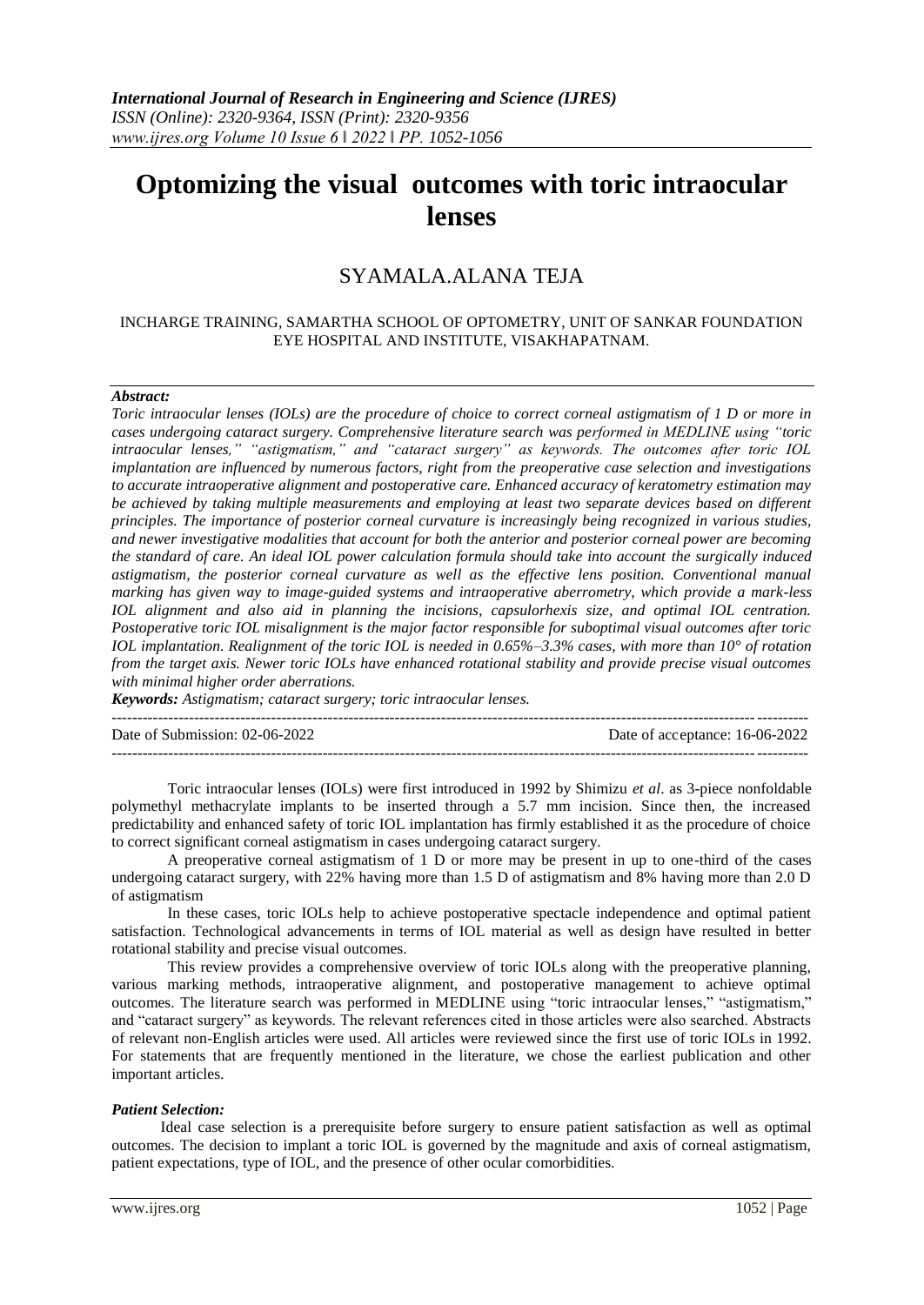At present, standard toric IOLs are available in cylinder powers of 1.5 D to 6.0 D (1.03 D to 4.11 D at the corneal plane) and are intended to correct preexisting regular corneal astigmatism ranging from 0.75 D to 4.75 D.

Extended series and customized toric IOLs to correct higher cylinder powers are also available.

Toric IOLs are universally recommended in cases with significant preoperative corneal astigmatism of 1.5 D or more. Even in cases with low astigmatism with a magnitude of around 1 D, the superiority of toric IOLs over monofocal IOLs has been demonstrated in terms of better-uncorrected distance visual acuity (UDVA). However, patients undergoing premium IOL implantation such as multifocal IOLs may not tolerate residual astigmatism of even <1 D and a toric multifocal IOL may be required in such cases.

A comprehensive ocular examination should be undertaken to rule out any ocular comorbidities that may interfere with the postoperative outcomes. Cases with irregular astigmatism resulting from corneal scars or ectatic disorders are not ideal candidates for toric IOL implantation. They are unlikely to achieve complete refractive correction with toric IOLs; however, the amount of astigmatism may be reduced with a decreased dependence on spectacles or contact lenses and such cases may be considered for surgery after adequate counseling.

Zonular instability and posterior capsular dehiscence are contraindications for implanting toric IOLs, as a stable capsular bag-IOL complex is essential for the rotational stability of the IOL. Poor pupillary dilatation is also a relative contraindication, as it may hamper the visualization of the alignment marks which are located in the periphery of the toric IOL. Patients that have undergone prior vitreoretinal procedures, buckling, and glaucoma drainage surgeries may not achieve the intended results with toric IOLs due to their primary pathology as well as the surgically induced changes in the anatomical configuration.

Preoperative patient counseling is of paramount importance, and it is essential to address unrealistic patient expectations at the stage of planning itself. Patients who desire good uncorrected near vision may be counseled for toric multifocal IOLs.

#### *Preoperative Investigations :*

A detailed preoperative ocular examination should be undertaken in all cases to evaluate the ocular surface and tear film status, characterize the type and grade of cataract and rule out any posterior segment pathology or other ocular comorbidities.

An accurate biometry is a prerequisite for precise IOL power calculation. The axial length may be estimated by either ultrasonic biometry or optical systems such as IOL Master (Carl Zeiss Meditec, Germany) and Lenstar (Haag Streit, Switzerland). Keratometry estimation is of paramount importance to determine the power as well as the axis of the toric IOL. Various instruments based on different principles may be used for keratometry estimation, such as manual and automated keratometers, placido-based corneal topographers, slit scanning systems, Scheimpflug imaging systems, aberrometers and optical coherence tomography (OCT)-based systems. Enhanced accuracy of keratometry estimation may be achieved by taking multiple measurements and employing at least two separate devices based on different principles.Cases with similar steep corneal meridian on different devices are good candidates for toric IOL implantation. However, if significant variability in both the axis and magnitude of toric IOL is observed on different devices, the patient should be evaluated to rule out coexistent ocular comorbidities. The visual outcomes may not be satisfactory in such cases.

## *Intraocular Lens Power Calculation:*

Various formulae and toric calculators are available for IOL power calculation, which determine the axis as well as the magnitude of the toric IOL to be implanted. An ideal formula should take into account the SIA, the posterior corneal curvature as well as the effective lens position (ELP).

#### *Intraocular Lens Selection:*

Various toric IOLs are available commercially, with different material, design, and range of toricity

The choice of IOL depends on the surgeon comfort, patient expectations, financial considerations and availability. A monofocal or multifocal toric IOL may be selected based on patient's preference and preoperative assessment.

#### *Marking Techniques :*

Accurate alignment of toric IOL is a prerequisite to achieve successful outcomes. Various methods have been described to place the preoperative reference and axis marks and may be broadly categorized as manual methods, iris fingerprinting techniques, image-guided systems, and intraoperative aberrometry-based methods. **Manual techniques:**

The three-step technique is commonly used for toric IOL alignment, which involves the preoperative marking of the reference axis, intraoperative alignment of the reference marks with the degree gauge of the fixation ring and intraoperative marking of the target axis.

The reference marks are commonly placed in the 3'o, 6'o, and 9'o clock positions to improve predictability, though some surgeons may prefer to mark only the horizontal 3'o and 9'o clock positions, or only the inferior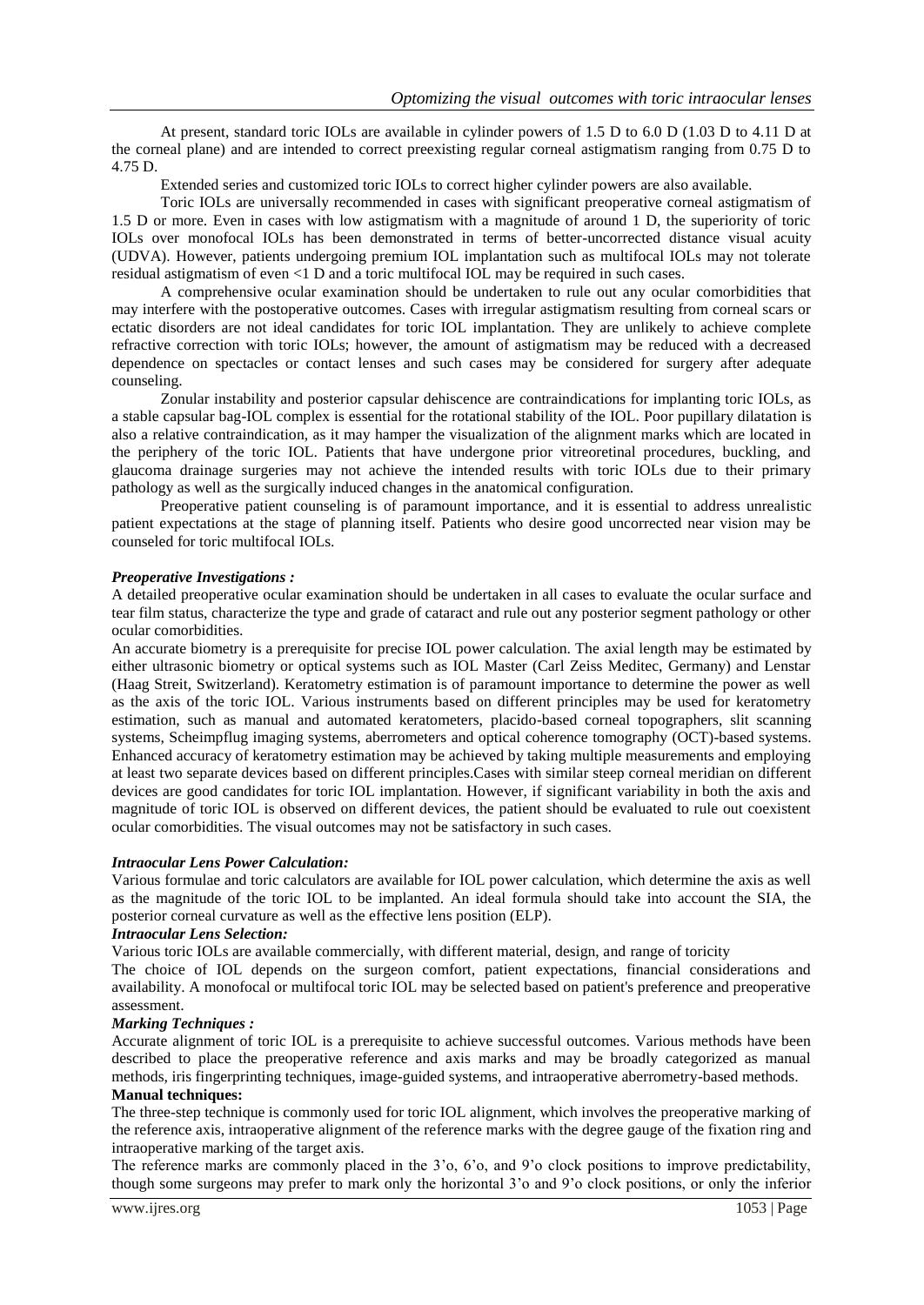6'o clock position. The marking may be performed with a skin-marking pen in a free-hand manner, or with the help of various devices such as a thin slit-beam, weighted thread, pendulum marker or Nuijts-Solomon bubble marker. This is followed by the intraoperative alignment of these reference marks to the degree gauge on a fixation ring, and the target axis is then marked with a corneal meridian marker. One-step axis marking may be done with the help of various devices such as tonometer markers, electronic toric markers, Neuhann one-step toric bubble marker, and Geuder-Gerten Pendulum marker

A change in patient position from sitting to supine may induce significant cyclotorsion, and up to 28° of cyclotorsion has been observed in 68% cases. Hence, the patient should be sitting erect with the back resting against a wall and a straight-ahead gaze while marking the reference axis to avoid inadvertent errors. The cornea should be dry, and adequate topical anesthesia should be administered to improve patient comfort during marking.

The three-step marking method is fairly accurate, and a mean error of  $2.4^{\circ} \pm 0.8^{\circ}$  has been observed during axis marking with a bubble marker, with a total error of  $4.9^{\circ} \pm 2.1^{\circ}$  in toric IOL alignment

The manual marking methods have inherent sources of errors, such as smudging of the dye, irregular, and broad marks. Moreover, they are associated with a significant learning curve, and intersurgeon variability may be observed in the accuracy of marking.

#### *Intraoperative Toric Intraocular Lens Alignment:*

In cases with manual marking, the target axis is marked at the beginning of surgery after aligning the preoperatively placed reference marks with a degree gauge. In addition to intraoperative alignment of the toric IOL along the desired corneal meridian, the clear corneal incisions, capsulorhexis and IOL centration also play a significant role in achieving optimal outcomes. Self-sealing clear corneal incisions that are astigmatically neutral or induce minimal astigmatism should be created. Uniformity of corneal incisions in terms of location and size is essential to prevent variations in SIA. Image-guided systems compensate for cyclotorsion and assist in the precise placement of incisions.

A well centered circular continuous capsulorhexis providing adequate IOL coverage of around 0.5 mm is essential to ensure IOL stability in the postoperative period. Posterior capsular rent is a relative contraindication for in-the-bag toric IOLs, as there is a high risk of IOL tilt as well as rotation. The IOL should be centered along the coaxially sighted corneal light reflex, as represented by the first Purkinje image while the patient is fixating on the microscope light. Perfect centration is especially significant in cases undergoing toric multifocal IOLs to prevent the occurrence of dysphotic visual symptoms.

During IOL alignment, the IOL should be left about 3°–5° anticlockwise of the final desired lens position. The final alignment should be done after complete OVD removal and hydration of the wounds, as most open-loop IOLs can be rotated only clockwise and a complete re-rotation will be needed if the IOL rotates further clockwise of the target axis during these maneuvers.

The precise capsulotomy created in FLACS may further improve the outcomes of toric IOL implantation. A significant decrease in higher order aberrations has been observed with FLACS as compared to standard phacoemulsification with toric IOL implantation

### *Postoperative Outcomes :*

The postoperative outcomes after implantation of toric IOL may be assessed in terms of anatomical outcomes, such as precision and stability of IOL alignment, and functional outcomes, such as visual acuity and quality

#### **Anatomical outcomes:**

The precision of IOL alignment along the intended target axis is influenced by various factors, such as the type of marking method, IOL material and design, intraoperative factors such as capsulorhexis size, IOL coverage, sealing of corneal incisions, and surgeon experience.

Conventional three-step manual marking techniques result in fairly accurate alignment of toric IOLs, with a mean deviation from target axis of  $4.9^{\circ} \pm 2.1^{\circ}$ 

The image-guided systems and intraoperative aberrometry have improved the precision of toric IOL alignment, with  $\lt 5^\circ$  of deviation from the intended axis in the majority of cases.

Rotational stability of the IOL varies with design and material, and maximum rotational stability has been observed with hydrophobic acrylic lenses This may be attributed to the development of strong adhesions between the IOL and lens capsule in the early postoperative period.

A long-term prospective study of AcrySof toric IOLs observed the significant postoperative rotation of more than 10° in only 1.68% eyes, and maximum rotation occurred within the initial 10 days in the postoperative period in cases with high axial length.

A total of 76.7% eyes were within 5 degrees of the intended target axis even 2 years after surgery.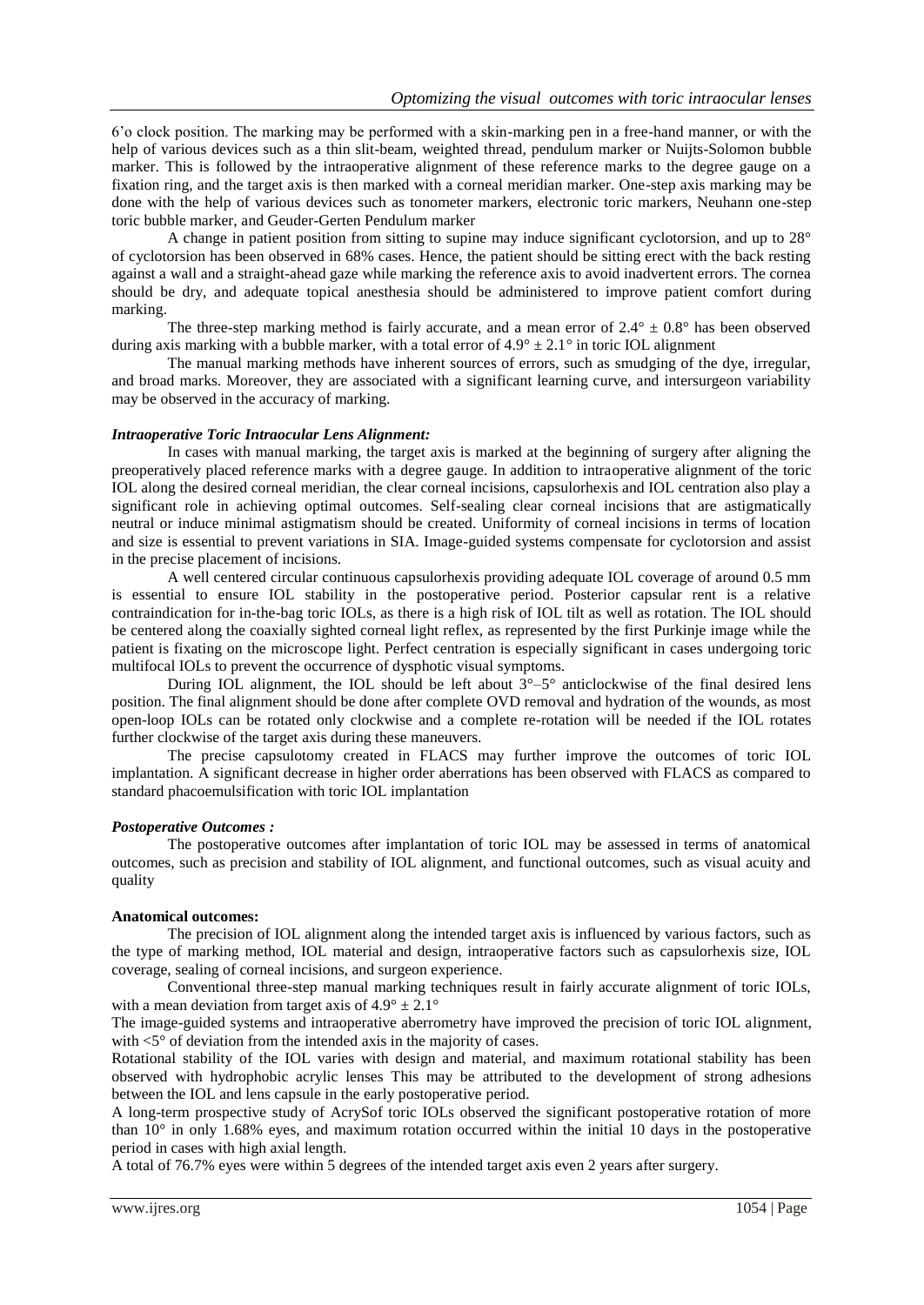# *Intraocular Lens Misalignment :*

Postoperative toric IOL misalignment is the major factor responsible for suboptimal visual outcomes after toric IOL implantation. It may be attributed to three factors, namely, inaccurate preoperative prediction of the axis of IOL alignment, inaccurate intraoperative alignment, and postoperative IOL rotation. Newer investigative modalities and advanced image-guided and aberrometry systems help to minimize the incidence of pre- and intra-operative alignment errors and have been discussed in detail in the previous sections.

Misalignment of the toric IOL axis can cause reduction of the cylinder power along the desired meridian and induction of cylinder in a new meridian when misalignment exceeds 30°. The new residual cylinder may be estimated by the formula  $R = 2C \sin \theta$ , where C is the cylinder power of the toric lens and  $\theta$  is the degree of misalignment. One degree of misalignment causes a loss of approximately 3% of the effective cylinder power, and the entire toric effect is lost in cases with 30° of misalignment.

The UDVA is significantly worse in misaligned multifocal toric IOLs as compared to monofocal toric lenses. IOL rotation may be observed as early as 1 h after surgery, and a majority of rotations occur within the initial 10 days. Early IOL rotation likely results from incomplete OVD removal, whereas late postoperative rotation, is influenced by the IOL architecture, design, and axial length. The axis of IOL implantation is associated with postoperative rotation, and an increased incidence of rotation has been observed in cases with vertical axis of IOL implantation (with-the-rule astigmatism). Capsulorhexis extension or inadequate IOL coverage also contribute to postoperative rotation.

The axis of implanted toric IOL may be assessed at the slit-lamp with a rotating slit and rotational gauge. This method requires adequate mydriasis to visualize the IOL optic marks. The 10° steps on the slit-lamp measuring reticule limit the accuracy of this method. A simple and inexpensive method to measure the toric IOL axis using a camera-enabled cellular phone and (ImageJ) computer software has also been described.

Intraoperative techniques to rotate toric IOLs depend on the length of time from the initial surgery and the degree of adhesions between the IOL and the capsular bag. Optimal results have been observed in cases with early rotation using a long cannula mounted on a balanced salt solution-filled syringe to rotate the IOL through the paracentesis incision. The new target axis is determined relative to the current axis; therefore, intraoperative marking is only necessary relative to the implanted IOL. This reduces repositioning variability and maximizes outcomes after IOL rotation.

In cases with the large residual cylinder not amenable to correction by rotation alone, an IOL exchange, piggyback IOLs or corneal ablative procedures may be considered. LASIK has been observed to be superior to lens exchange and piggyback IOLs, with a greater reduction in spherocylinder refractive error. Customized surface ablation or femtosecond laser-assisted intrastromal keratotomies may also be attempted to correct residual astigmatism.

# *Conclusion:*

The outcomes after toric IOL implantation are influenced by numerous factors, right from the preoperative case selection and investigations to accurate intraoperative alignment and postoperative care. The importance of posterior corneal curvature is increasingly being recognized in various studies, and newer investigative modalities that account for both the anterior and posterior corneal power are becoming the standard of care. The conventional manual marking has given way to image-guided systems and intraoperative aberrometry, which provide a mark-less IOL alignment and also aid in planning the incisions, capsulorhexis size, and optimal IOL centration. Newer IOLs are being introduced for commercial use, with superior design, expanding the range of cylinder powers, enhanced rotational stability, and minimal induction of higher-order aberrations.

The applications of toric IOLs are expanding to include cases with high astigmatism, irregular astigmatism, corneal ectatic disorders, and postkeratoplasty cases.

Future technological advancements may further refine the outcomes of toric IOL, with more precise visual results and enhanced IOL stability. Newer customized IOLs are being introduced that may be implanted at the 0°–180° axis without a need for rotational alignment such as the Ultima Smart Toric Customised Hydrophilic IOL (EyePharma, Care Group, Cape Town, South Africa). Cirle surgical navigation system (Bausch and Lomb, Rochester, New York, USA) is being developed for commercial use, which will provide 3- D guidance using microscope oculars during cataract surgery. We may see the development of integrated imageguided systems that incorporate preoperative keratometry and IOL power estimation, intraoperative surgical guidance, and toric alignment as well as postoperative assessment in a single platform.

# **Conflicts of interest**

There are no conflicts of interest.

**Reference :**